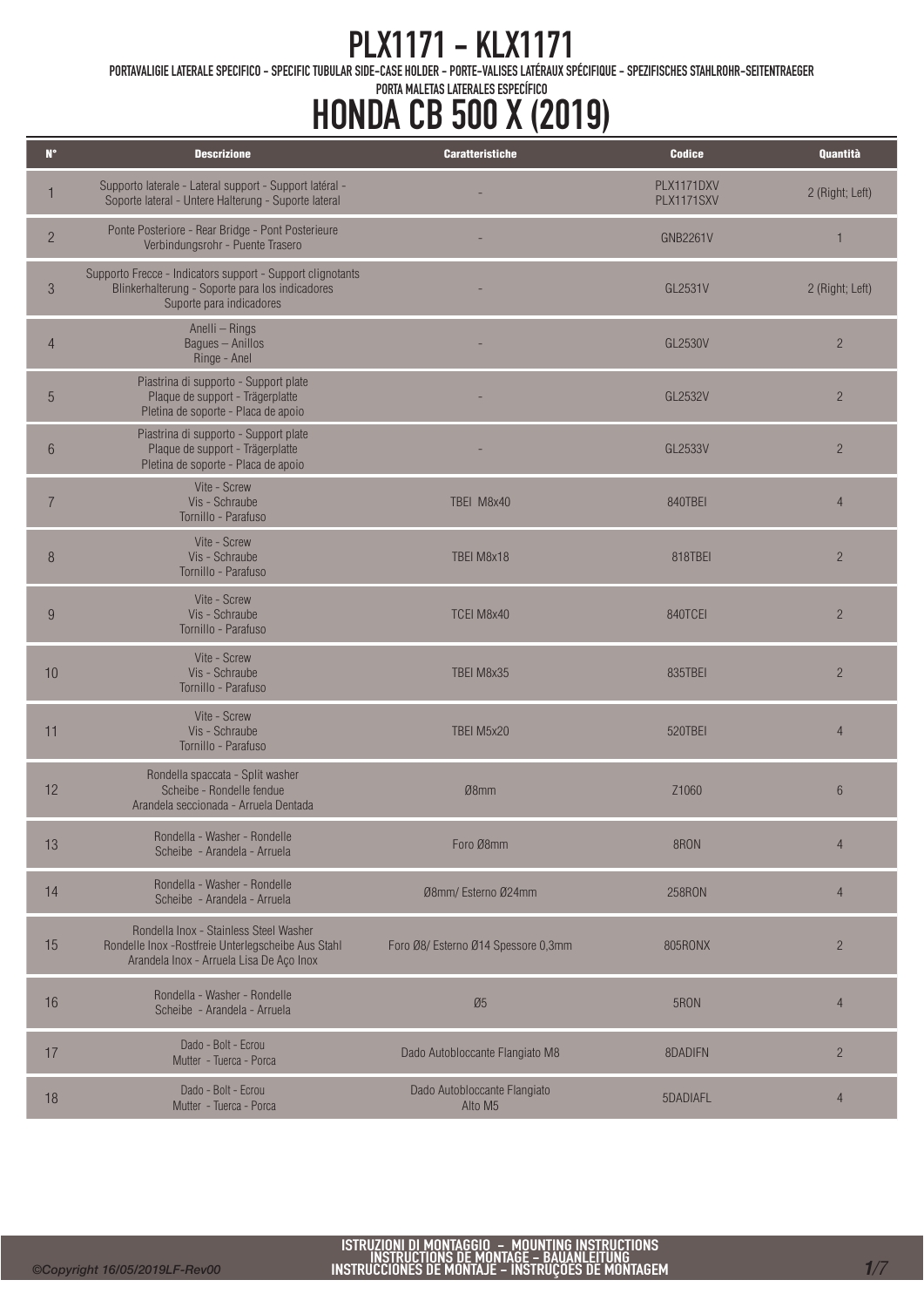PORTAVALIGIE LATERALE SPECIFICO - SPECIFIC TUBULAR SIDE-CASE HOLDER - PORTE-VALISES LATÉRAUX SPÉCIFIQUE - SPEZIFISCHES STAHLROHR-SEITENTRAEGER

| N۰             | <b>Descrizione</b>                                                                                                                                                                                       | <b>Caratteristiche</b> | <b>Codice</b> | <b>Quantità</b> |
|----------------|----------------------------------------------------------------------------------------------------------------------------------------------------------------------------------------------------------|------------------------|---------------|-----------------|
| 19             | Coprivite - Screw Cap<br>Cache Vis - Stopsschraube<br>Tapa Tornillo - Capa do Parafuso                                                                                                                   |                        | Z801          | $\overline{2}$  |
| 20             | Protezione Adesiva - Adhesive Protection<br>Protection Adhesive - Schutzkleber<br>Protección Adhesiva - Proteção Adesiva                                                                                 |                        | 72089         |                 |
| 2 <sup>1</sup> | Particolari Inclusi nel 1121F7<br>Components Included In The 1121FZ<br>Pièces Inclues Dans 1121F7<br>Die Einzelnen Teile Sind Bei 1121FZ<br>Despieces Incluidos 1121FZ<br>Componentes inclusos na 1121FZ |                        |               |                 |
| 22             | Componenti originali - Original parts<br>Parties originales - Original bauteile<br>Componentes originales - Componentes Originais                                                                        |                        |               |                 |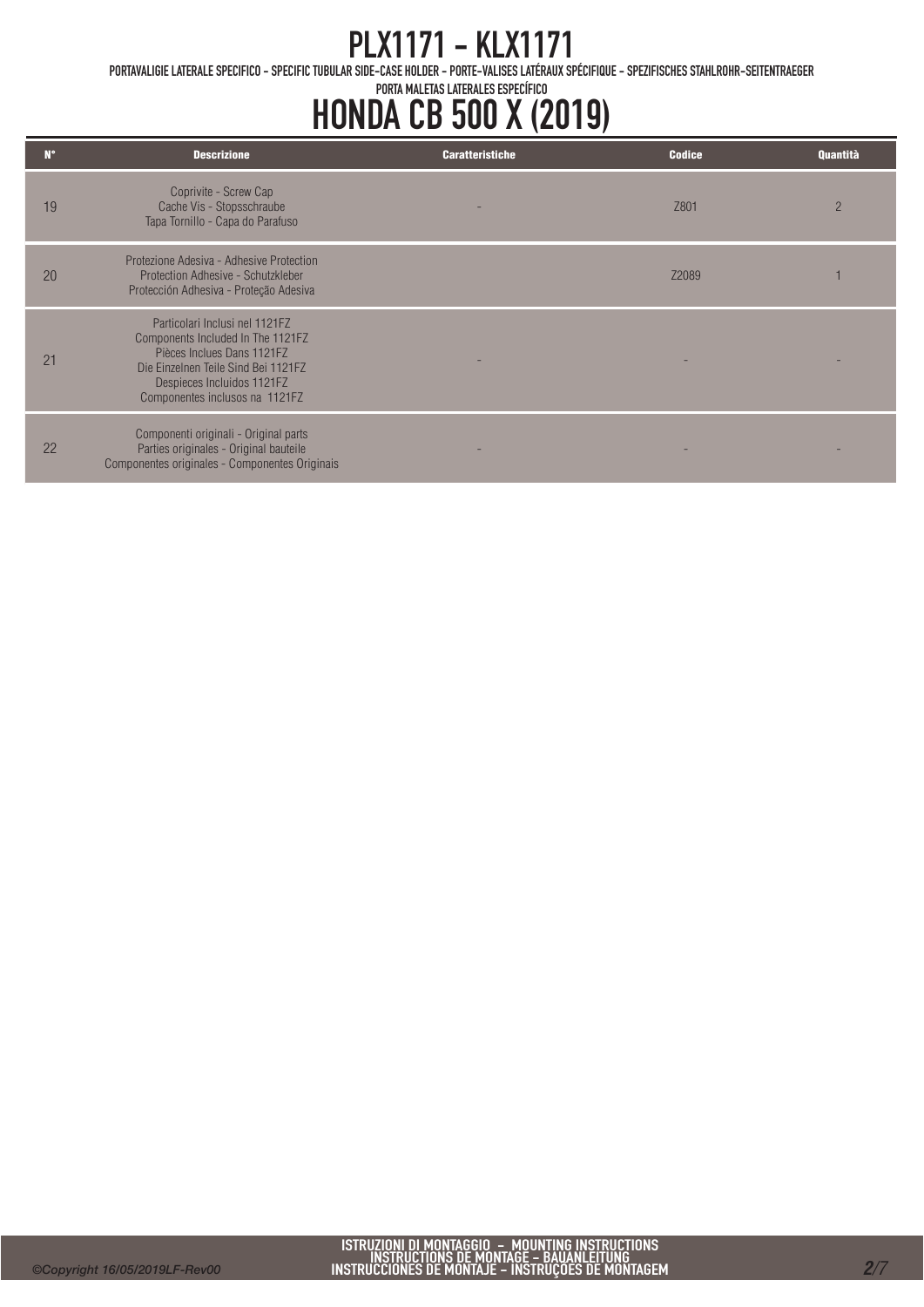# PLX1171 - KLX1171<br>PORTAVALIGIE LATERALE SPECIFICO – SPECIFIC TUBULAR SIDE-CASE HOLDER – PORTE-VALISES LATÉRAUX S

-CASE HOLDER – PORTE-VALISES LATÉRAUX SPÉCIFIQUE – SPEZIFISCHES STAHLROHR-SEITENTRAEGER

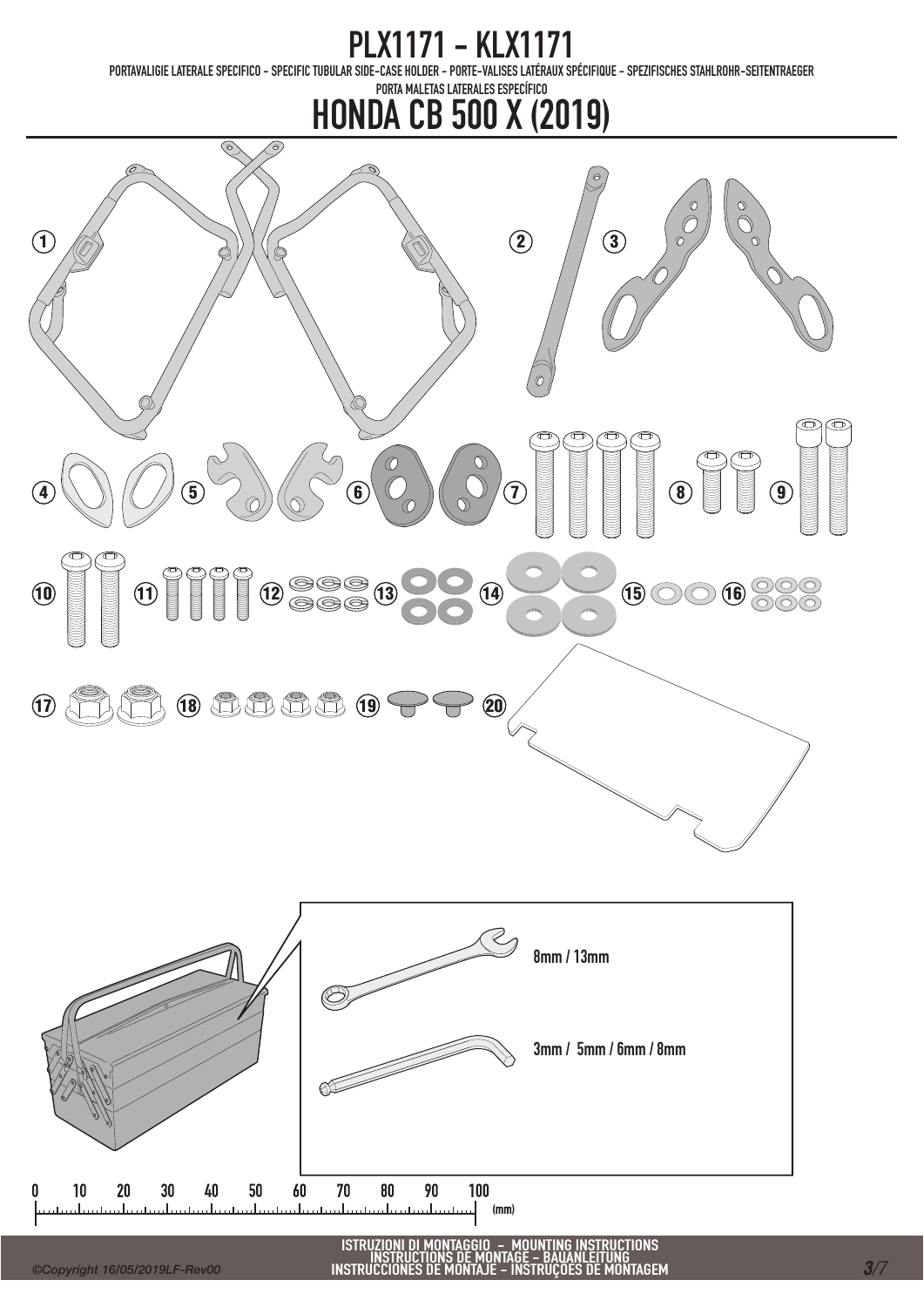PORTAVALIGIE LATERALE SPECIFICO - SPECIFIC TUBULAR SIDE-CASE HOLDER - PORTE-VALISES LATÉRAUX SPÉCIFIQUE - SPEZIFISCHES STAHLROHR-SEITENTRAEGER

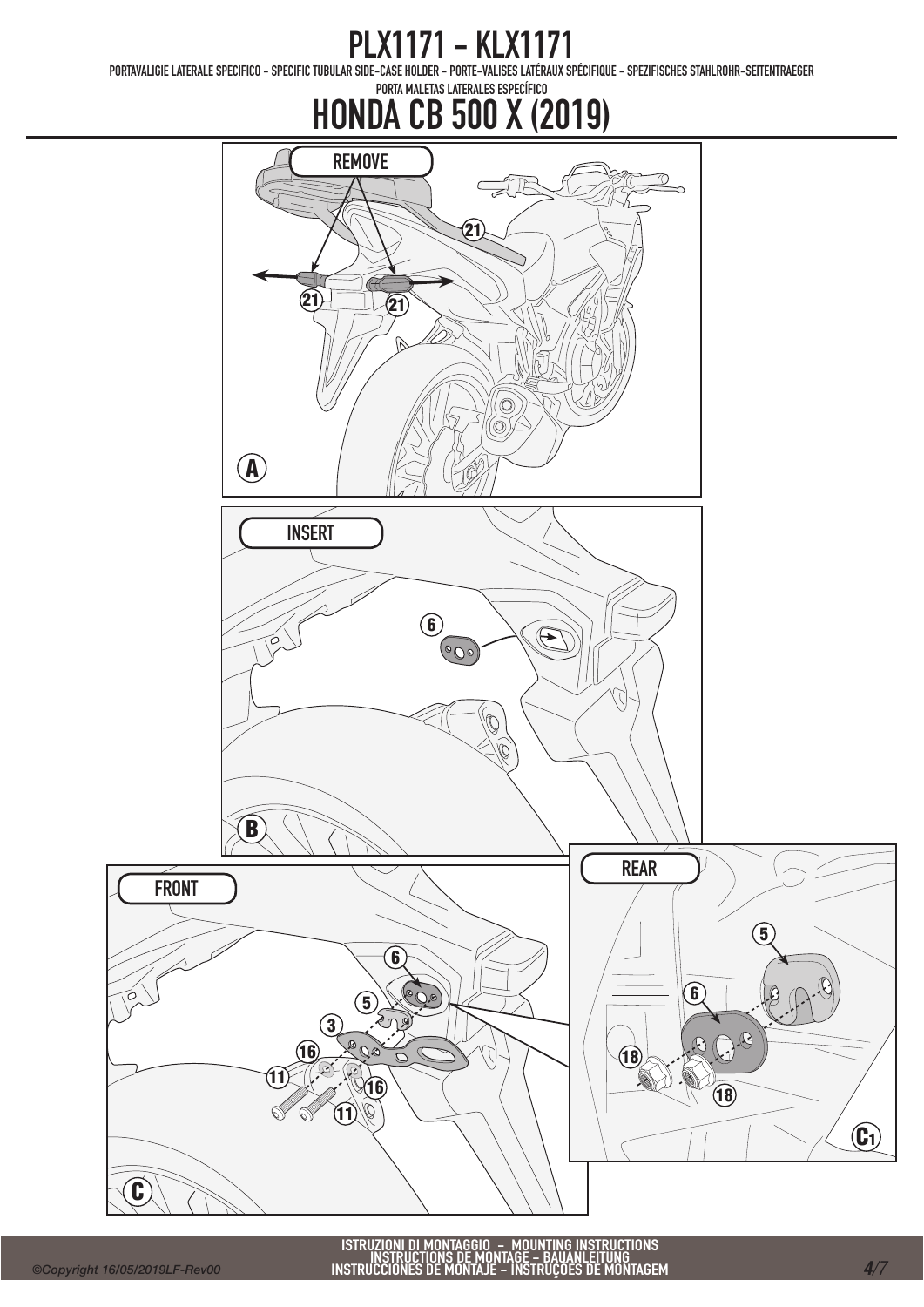PORTAVALIGIE LATERALE SPECIFICO - SPECIFIC TUBULAR SIDE-CASE HOLDER - PORTE-VALISES LATÉRAUX SPÉCIFIQUE - SPEZIFISCHES STAHLROHR-SEITENTRAEGER



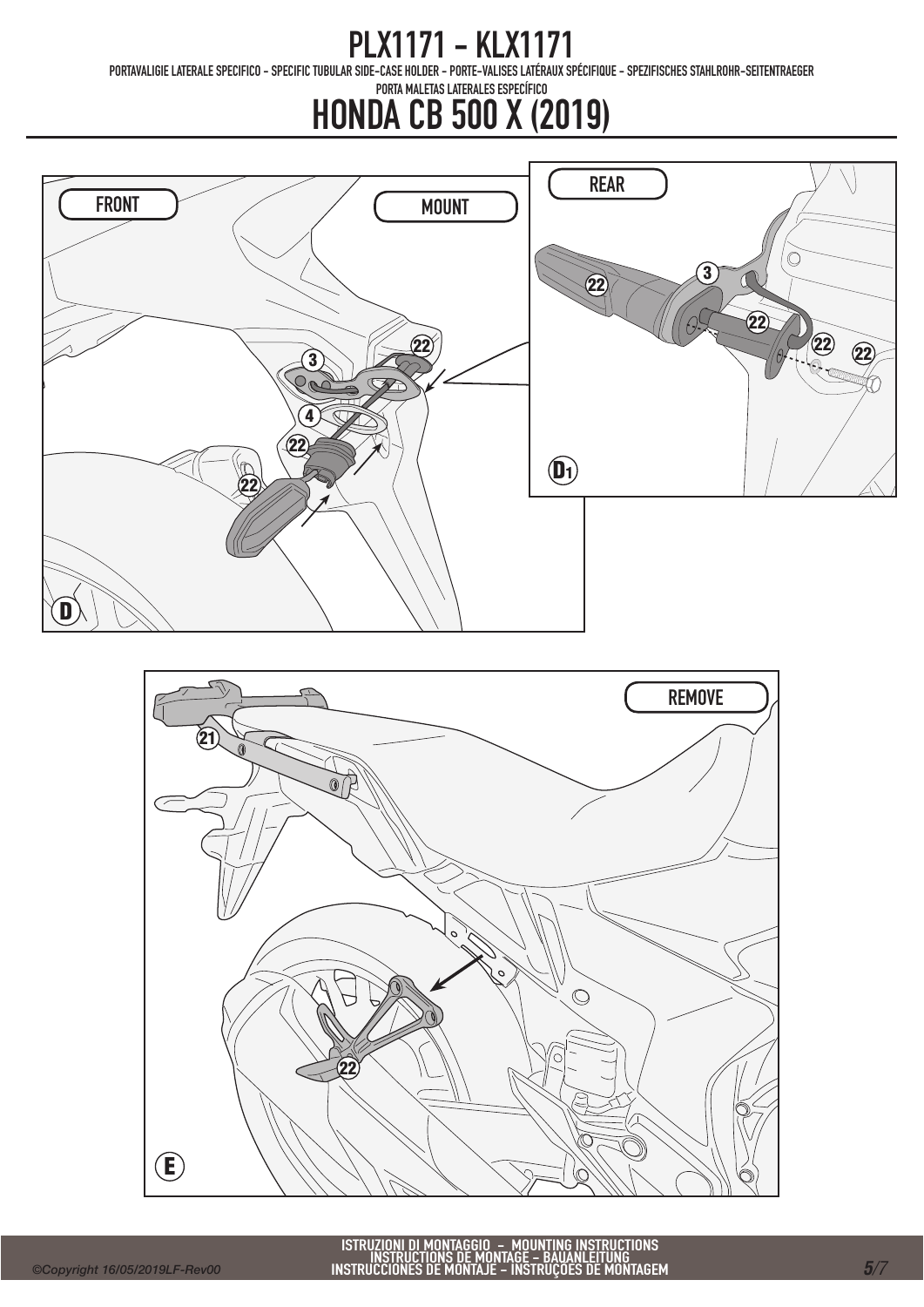PORTAVALIGIE LATERALE SPECIFICO - SPECIFIC TUBULAR SIDE-CASE HOLDER - PORTE-VALISES LATÉRAUX SPÉCIFIQUE - SPEZIFISCHES STAHLROHR-SEITENTRAEGER